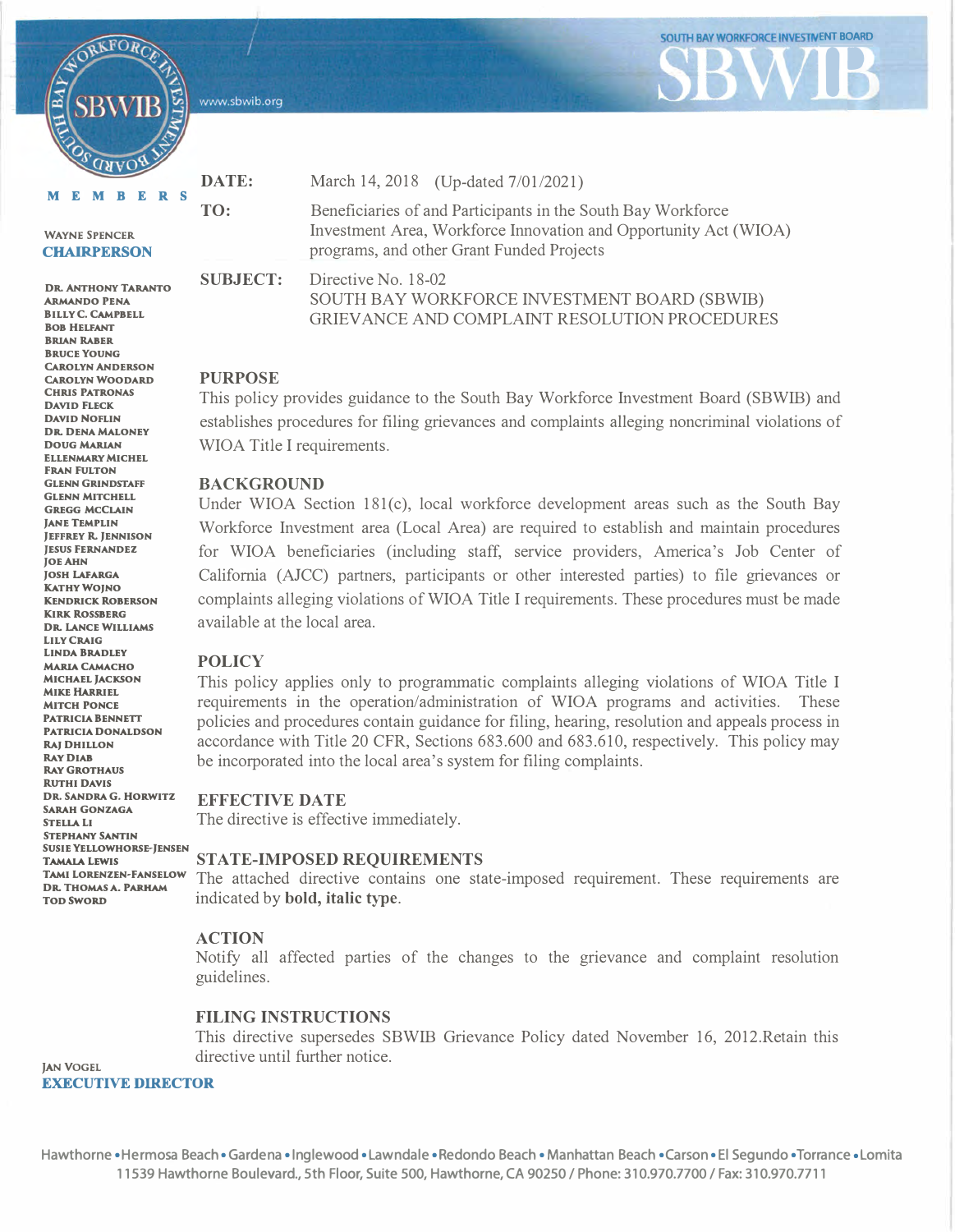#### **INQUIRIES**

If you have any questions regarding this directive, please contact the Compliance Manager, at 310) 970-7730.

Jan Vogel

**Executive Director** 

The SBWIB is an equal opportunity employer/program. Auxiliary aids and services are available upon request to individuals with disabilities.

## **REFERENCES**

- WIOA (Public Law 113-128) Section 181(c), Sections 184, 185(b), Section 188  $\bullet$
- 29 U.S.C. Sec. 3248 ¥.
- Title 29 CFR Section 38.9  $\bullet$
- Title 20 Code of Federal Regulations Preamble Page 56212 ÷.
- Title 20 Code of Federal Regulations (CFR) Sections 683.200(h), 683.430, 683.600,  $\bullet$ 683.610, 683.620, 684.630, 667.270
- Title 22 California Code of Regulations (CCR) Division 1, Subdivision 1, Chapter 2  $\bullet$  . Sections 5050 - 5070
- Department of Labor Training and Employment Guidance Letter (TEGL) No. 2-12
- Appendices I through XI, including any exceptions identified by the Department at 2  $\bullet$ CFR part 2900.
- CA EDD WSD-18-05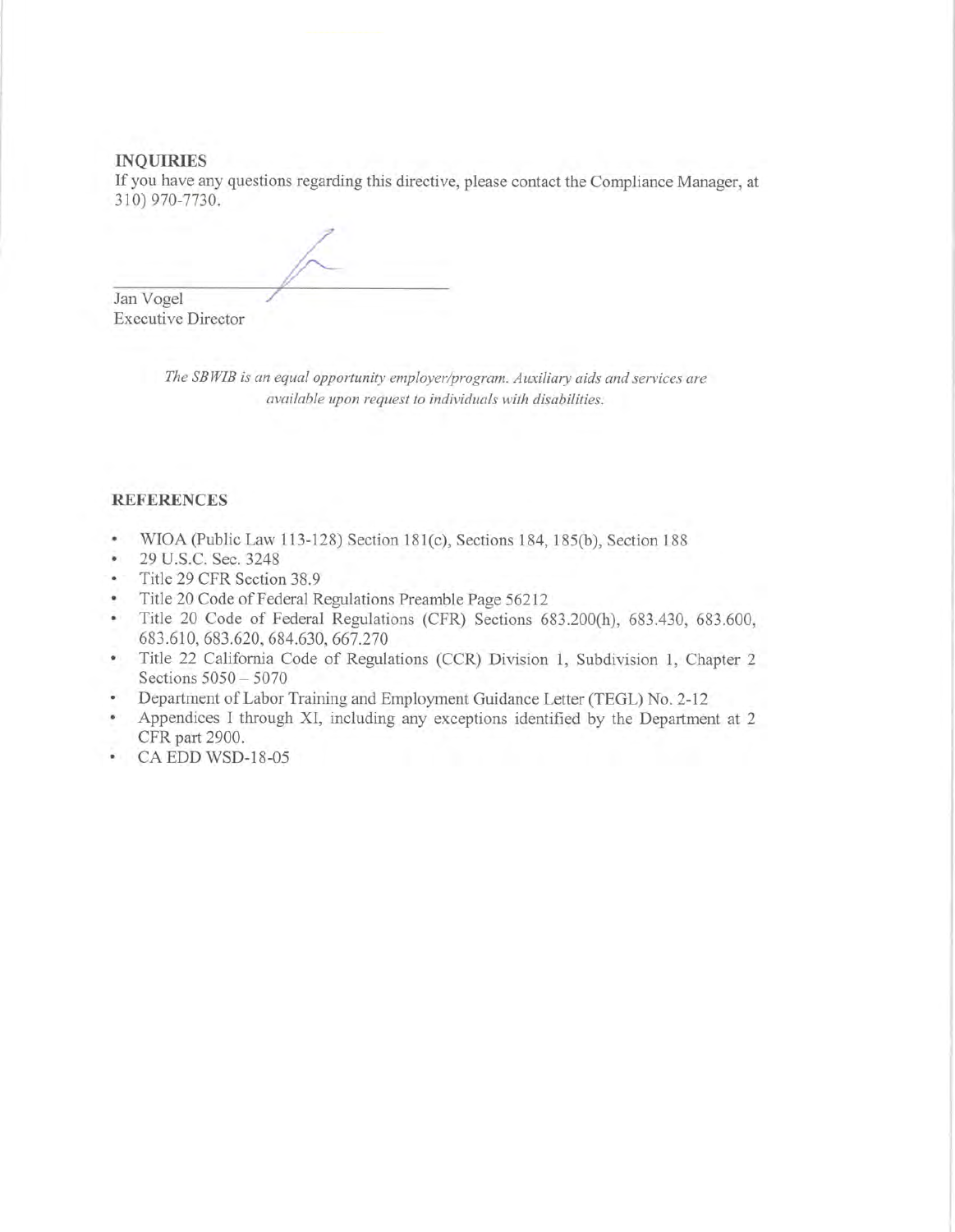# **SOUTH BAY WORKFORCE BOARD (SBWIB) GRIEVANCE AND COMPLAINT RESOLUTION PROCEDURES**

Welcome to the South Bay Workforce Investment Area programs. We hope your participation in the program will be both enjoyable and rewarding. As part of the program, it is important for you to understand your rights and responsibilities, as well as how to resolve a complaint or disagreement.

#### **OVERVIEW**

- You should receive a copy of this SBWIB Grievance and Complaint Resolution Procedures when you attend the Orientation at the One-Stop Center. You will be asked to sign that you have received a copy of the procedures. A copy of the receipt will be placed in your participant case file.
- $\Box$  There are three types of complaint procedures:
	- (1) Programmatic Grievance and Complaint Procedures (Non-criminal)
	- (2) Discrimination and Equal Opportunity Complaint Procedures (Non-Criminal)
	- (3) Fraud, Waste and Abuse Complaint Procedures (Criminal)
- $\Box$  You will not be discharged, intimidated, retaliated, threatened, coerced, or discriminated against because you filed a Complaint.
- $\Box$  You may hire an attorney at your own expense to represent you at all levels of the complaint process.

## **EFFECTIVE DATE**

The directive is effective immediately.

## **DEFINITIONS**

*Complainant – any participant or other interested or personally affected party alleging a noncriminal violation of WIOA Title I requirements.*

*Complaint file – a file that is maintained in a central location within each office, which includes a copy of each complaint filed along with pertinent documentation.*

*Complaint Review Office – the organization within the EDD that oversees the administrative resolution of WIOA programmatic complaints.*

*Days – consecutive calendar days, including weekends and holidays.*

*Grievance or Complaint – a written expression by a party alleging a violation of WIOA Title I, regulations promulgated under WIOA, recipient grants, subgrants, or other specific agreements under*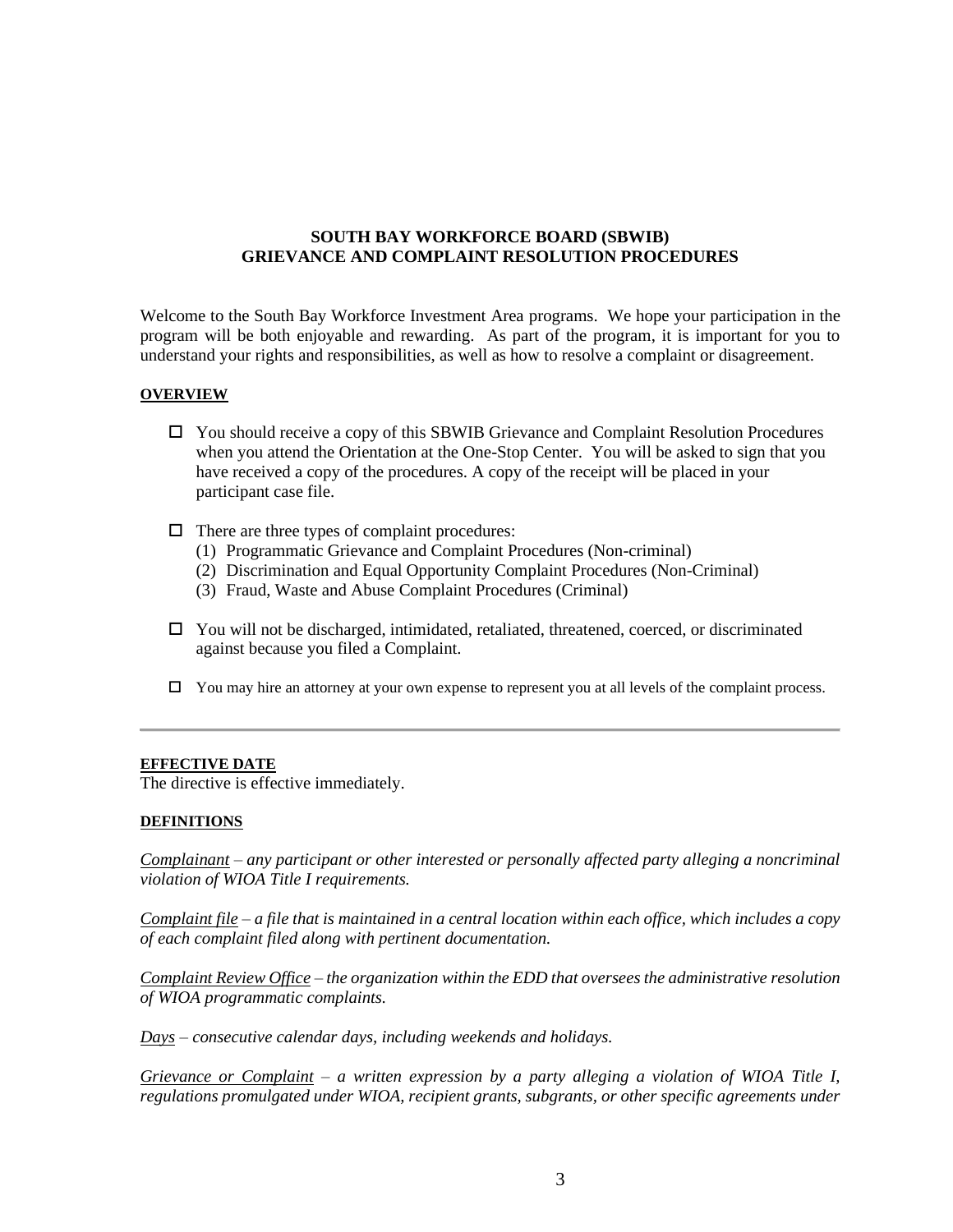*WIOA.*

*Hearing Officer – an impartial person or group of persons that shall preside at a hearing on a grievance or complaint.*

*Local Area – the Local Area administrative entity and its subrecipients to whom the administrative entity has delegated the grievance and complaint resolution process.*

*Participant – an individual who has been determined to be eligible to participate in and who is receiving services under a program authorized under WIOA.*

*Participant case file – either a hard copy or an electronic file*

*Recipient – an entity to which a WIOA grant is awarded directly from the U.S. Department of Labor (DOL) to carry out a program under WIOA Title I.*

*Respondent - Local Area, AJCC partner, service provider, or subrecipient that the grievance or complaint is about.*

*Service Provider – a public agency, private nonprofit organization, or private-for-profit entity that delivers educational, training, employment, or supportive services to WIOA participants.*

*State Review Panel – a public agency, private nonprofit organization, or private-for-profit entity that delivers educational, training, employment, or supportive services to WIOA participants.*

*Subrecipient – an entity to which a recipient awards funds and is accountable to the recipient (or higher tier subrecipient) for the use of the funds provided.*

## **(1) HOW DO I FILE A PROGRAM-RELATED GRIEVANCE OR COMPLAINT? (NON-CRIMINAL)**

If you believe that there has been a violation in the operation/administration of WIOA Title I workforce employment and training program activities or you did not receive the program services you are eligible for, you may file a Grievance or Complaint. Grievances or Complaints must be filed within one (1) year of the alleged violation. All Grievances, Complaints, amendments and withdrawals must be in writing. All persons filing Grievances or Complaints shall be free from restraint, coercion, reprisal, and discrimination.

If you need help in filling out the Complaint form, you should first contact the SBWIB, Inc.'s **One-Stop Operations Manager, Robert Chavez, South Bay One-Stop Business & Career Center, 110 South La Brea Ave., Inglewood, CA 90301.** The One-Stop Operations Manager or designee will help you file a Complaint, provide copies of relevant documents such as the WIOA, federal regulations, state laws and regulations, local procedures, and/or contracts, and provide clarification and interpretation of relevant provisions. This does not require the SBWIB, Inc. to violate any rule of confidentiality.

#### **Note: The One-Stop Operations Manager or designee does not provide legal advice or**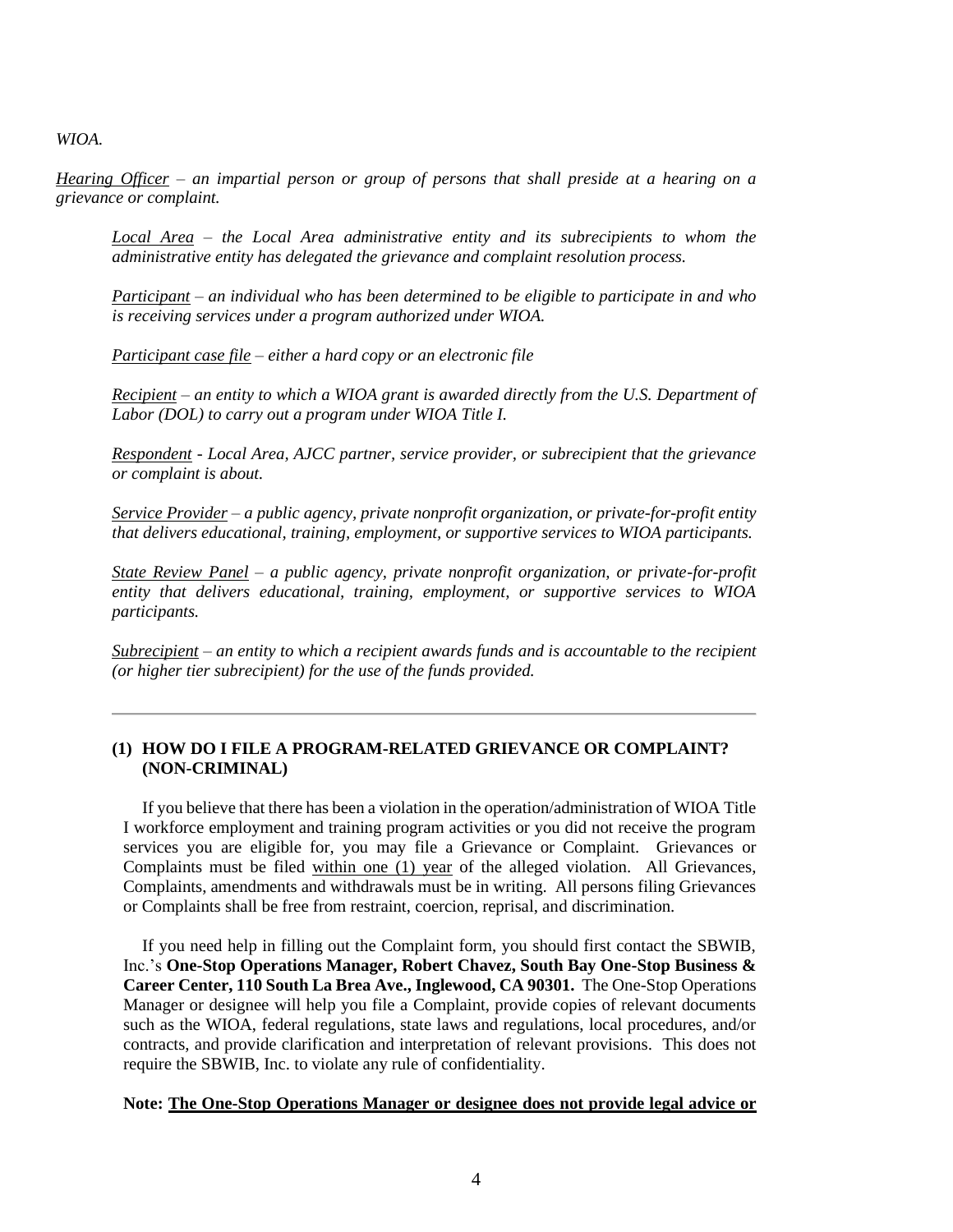#### **represent either party to the Complaint.**

 $\Box$  The <u>official filing date</u> of a Grievance or Complaint is the <u>date it is received</u> by the SBWIB, Inc., AJCC partner, Service Provider, or Subrecipient. The filing shall be considered a request for a hearing.

- $\Box$  The SBWIB, Inc. shall issue a written decision within 60 days of the official filing date. The SBWIB, Inc. shall send a copy of the Grievance or Complaint to the Respondent.
- $\Box$  You must first file your program-related grievance or complaint with the SBWIB, Inc. EO/ Compliance Officer at the address and telephone number below.

**South Bay Workforce Investment Board, Inc. 11539 S. Hawthorne Blvd., 5th Floor Hawthorne, CA 90250 Attn: Laura Bischoff, EEO/ Compliance Officer Telephone Number: (310) 970-7700**

The Grievance or Complaint must be in writing, signed, and dated by the Complainant. The SBWIB, Inc. will attempt to obtain the following information; however the absence of any of the requested information shall not be used as a basis for dismissing the Grievance or Complaint.

- Your full name, telephone number, and mailing address of the Complainant and Respondent;
- A clear and concise statement of the facts and dates describing the alleged violation;
- The provisions of the WIOA, federal regulations, grant, or other agreements under WIOA, believed to have been violated;
- Grievances or complaints against individuals, including staff or participants, shall indicate how those individuals did not comply with WIOA law, regulation, or contract; and
- The remedy sought by the Complainant.

A Grievance or Complaint may be amended to correct technical deficiencies at any time up to the start of the hearing (30 days from filing the Grievance or Complaint). Grievances or Complaints may not be amended to add new issues unless the Complainant withdraws and resubmits the Complaint. However, the one-year time period in which a Grievance or Complaint may be filed is not extended for grievances or complaints refiled with amendments. Grievances or Complaints may be withdrawn at any time prior to the issuance of the hearing officer's decision.

## **What are the steps that take place after I have filed my Complaint?**

## **A. Informal Resolution**

The SBWIB, Inc. shall notify you and the Respondent of the opportunity for informal resolution. Respondents must make good faith efforts to resolve all Grievances or Complaints prior to the scheduled hearing. Failure on the part of either the Complainant or Respondent to exert a good faith effort shall not constitute a basis for dismissing a Grievance or Complaint, nor shall this be considered to be a part of the facts to be judged during the resolution process. Where a Complaint alleges a violation of WIOA Title l, grant or any agreements under WIOA, the SBWIB, Inc. must assure that every Grievance or Complaint not resolved informally or not withdrawn is given a hearing, regardless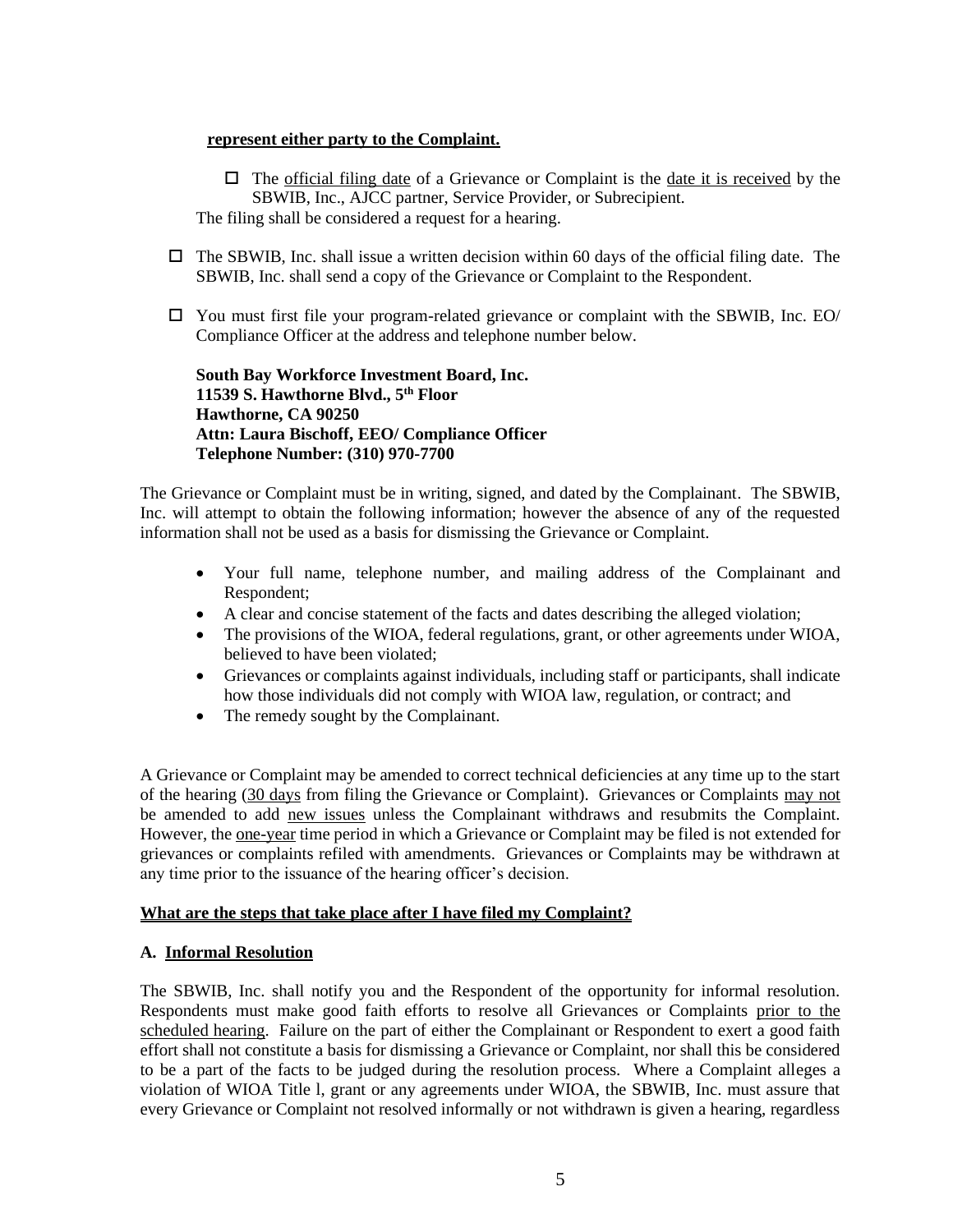of the Grievance or Complaint's apparent merit or lack of merit.

If the Complaint has been resolved through the informal resolution process, a notice of resolution must be sent to the Complainant and entered into the Complaint file. If the informal resolution leads to an impasse between the Complainant and Respondent, the Complainant may choose to not proceed to a hearing. If this occurs, a notice of impasse must be sent to the Complainant and entered into the Complaint file.

In the event of resolution or impasse, the SBWIB, Inc. shall attempt to contact you to request you provide a written withdrawal of the Complaint within 10 days of the receipt of the notice of resolution or impasse. The SBWIB, Inc. shall maintain copies of correspondence in your file.

## **B. Local Level Hearing**

# *Hearings on any Grievance or Complaint shall be conducted within 30 days of filing a Grievance or Complaint.*

## i. Notice of Hearing

The SBWIB, Inc. must notify the Complainant and the Respondent in writing of the hearing 10 days prior to the date of the hearing. The 10-day notice may be shortened with the written consent from both parties. The hearing notice shall be in writing and contain the following information:

- Date of notice, name of the Complainant, and the name of the party against whom the Grievance or Complaint is filed.
- Date, time, and place of the hearing before an impartial hearing.
- A statement of the alleged violation(s). The statement must accurately reflect the content of the Grievance or Complaint as submitted by the Complainant. However, clarifying notes may be added to assure that the Grievance or Complaint is addressed accurately.
- The name, address, and telephone number of the contact person issuing the notice.

## ii. Conduct of Hearing

An impartial hearing officer shall conduct the hearing. *All members of the SBWIB and the local Chief Elected Official are considered interested parties and cannot legally conduct an impartial hearing (Title 20 CFR Preamble Page 56212).* The SBWIB, Inc. may seek impartial hearing officers from among the staff of legal offices or personnel departments of local municipalities or counties that will not be directly affected by, or will not implement the final resolution of, a specific Grievance or Complaint.

The hearing must be conducted in an informal manner and not be bound by strict rules of evidence. All hearings must follow any applicable procedures established by the SBWIB, Inc. Both parties have the right to represented at their own cost, present written and oral testimony, call and question witnesses, and request and examine records and documents relevant to the issues. The hearing must be recorded electronically or by a court reporter.

## iii. Decision of Hearing

Not later than 60 days after the filing of the Grievance or Complaint, the hearing officer shall mail a written decision to both parties by first class mail. The hearing officer's decision shall contain the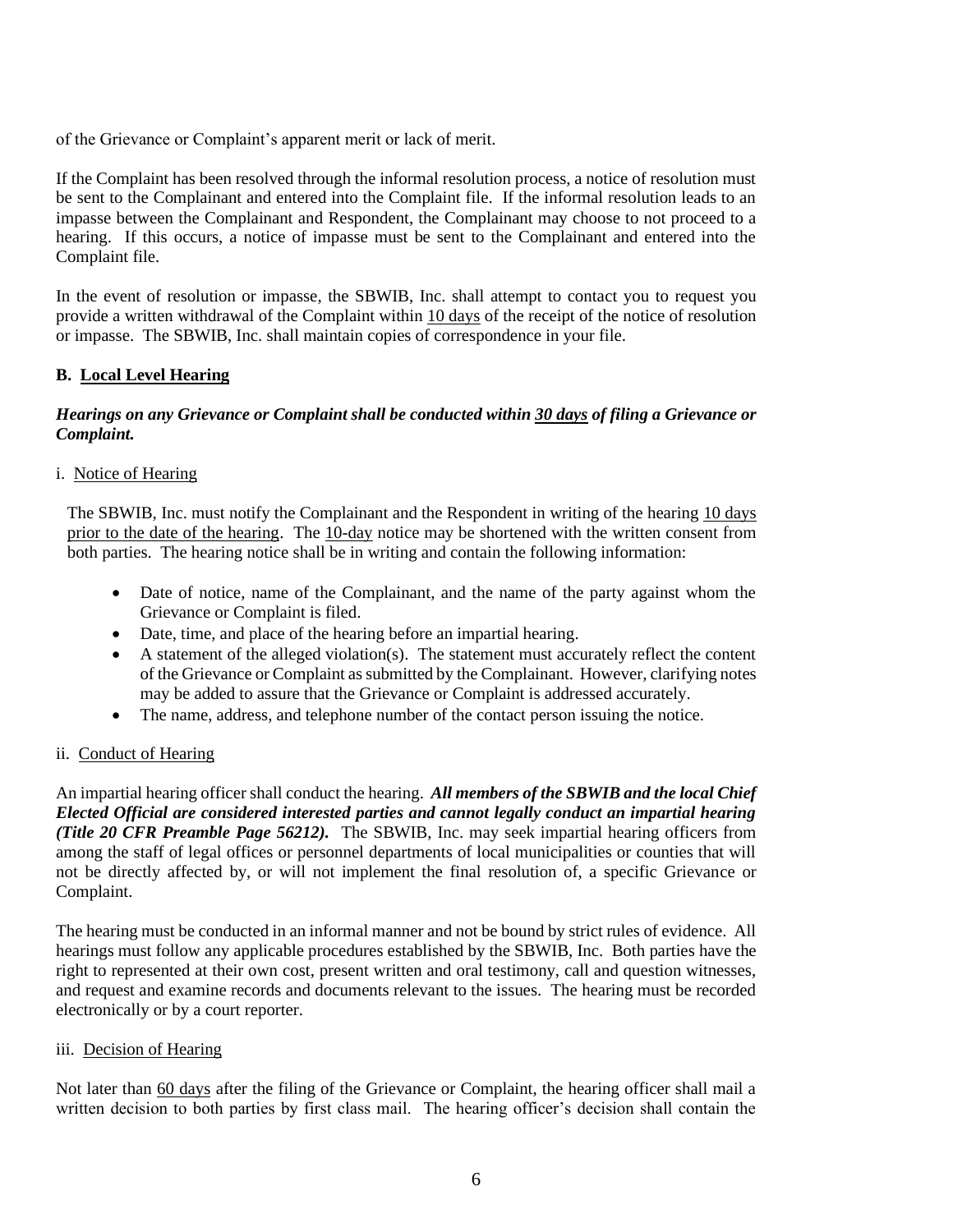## following information:

The written decision will contain the following information:

- Names of the parties involved;
- Statement of the alleged violation(s) and related issues;
- Statement of the facts;
- Hearing officer's decision and reasoning;
- Statement of corrective action or remedies for violations, if any, to be implemented; Notice of the right of either party to request an appeal to the State Review Panel, within 10 days of the receipt of the decision.

# iv. Local Level Appeal

If a Complainant does not receive a decision within 60 days of the filing date of the Grievance or Complaint, or receives an adverse decision, the Complainant then has the right to file an appeal with the State.

If the Complainant experiences an incident of restraint, coercion, or reprisal as a result of filing a Complaint, the Participant may file an appeal or request a separate review by the Employment Development Department (EDD).

# **C. State Level Appeal, EDD Review, and Grievance and Complaint Resolution Procedures**

# i. State Level Appeal / EDD Review

If the Local Area has issued an adverse decision or failed to follow the procedures in this directive, the Complainant may file an appeal with the state.

If the Local Area has not issued a decision within the 60-day time limit, or if there has been any incident(s) of restraint, coercion, or reprisal at the local level as a result of filing a Grievance or Complaint, the Complainant may file a request for EDD review.

The appeal or request for EDD review must be in writing, signed, and dated by the Complainant and include the following information. However, the absence of any of the requested information will not be used as a basis for dismissing the Grievance or Complaint.

- Full name, telephone number, and mailing address of the Complainant and the administrative entity (SBWIB, Inc.).
- A statement of the basis of the appeal or request for EDD review.
- A clear and concise statement of the facts and dates describing the alleged violation.
- Copies of relevant documents, such as the Complaint filed with the SBWIB, Inc. and their decision, if any was received.
- The remedy sought by the Complainant.

Appeals must be filed or postmarked within 10 days from the date on which the Complainant received an adverse decision from the SBWIB, Inc.

Requests for EDD review must be filed or postmarked within 15 days from either of the following: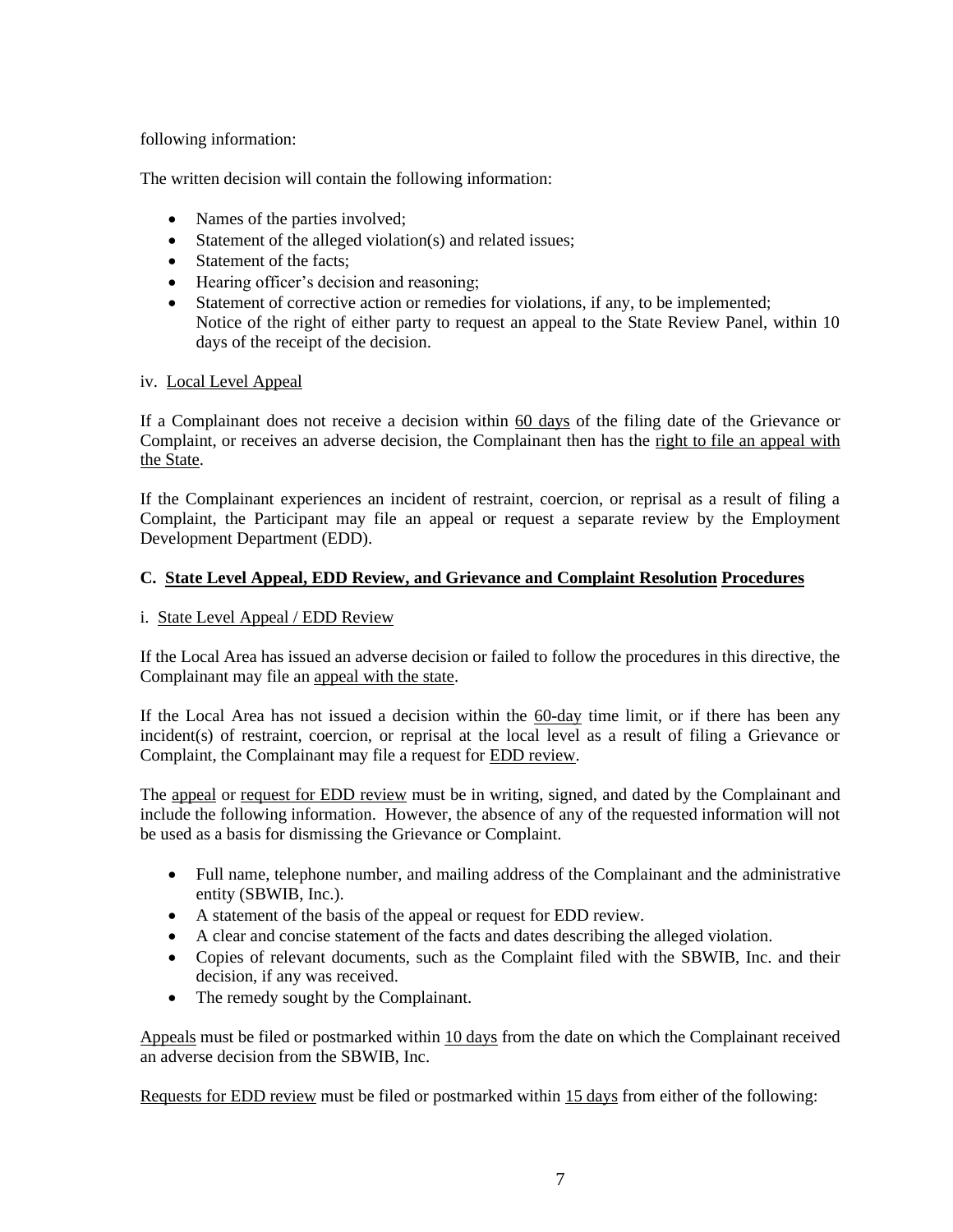- The date on which Complainant should have received a decision regarding a locally filed Complaint, which is defined as five days from the date the decision was due.
- The date on which an instance of restraint, coercion, or reprisal was alleged to have occurred as a result of filing the Complaint.

Complainants must submit appeals or requests for EDD review to the following address:

**Chief, Compliance Review Office, MIC 22-M Employment Development Department P.O. Box 826880 Sacramento, CA 94280-0001**

Within 10 days of receipt of the Grievance or Complaint, the Compliance Review Office shall notify the Complainant and Respondent of the opportunity for an informal resolution and proceed with the informal resolution process.

If an evidentiary hearing was not held at the local level, the Compliance Review Office shall instruct the SBWIB to conduct an evidentiary hearing, within 30 days of receipt of the appeal or request for EDD review. If the Local Area refuses to hold a hearing with the required timeframe, the EDD shall schedule an evidentiary hearing before an impartial Hearing Officer within the 30-day timeframe.

If an evidentiary hearing was held at the local level, the Compliance Review Office shall request the record of the hearing from the SBWIB and the State Review Panel shall review the record without scheduling an additional hearing. Within 10 days of receipt of the appeal or request from EDD the SBWIB will provide written transcript of any audio or visual recordings of the hearing via overnight mail

## ii. State Level Grievances and Complaints

All grievances or complaints alleging noncriminal, state violations of WIOA Title I requirements, or grievances or complaints by individuals or interested parties affected by statewide workforce programs shall be filed in writing with the Chief of the Compliance Review Office (address above) and shall be signed and dated by the Complainant. The official filing date of the grievance or complaint is the date it is received by the Compliance Review Office. The filing shall be considered a request for a hearing. The State Review Panel shall issue a written decision within 60 days of the official filing date. The Compliance Review Office shall send a copy of the grievance or complaint to the Respondent.

The state will attempt to obtain the following information for all Complaints. However, the absence of any of the requested information will not be used as a basis for dismissing the Grievance or Complaint.

- Full name, telephone number, and mailing address of the complainant and respondent.
- A clear and concise statement of the facts and dates describing the alleged violation.
- The provision(s) of WIOA, federal regulations, state laws or regulations, grant, or other agreements under WIOA believed to have been violated.
- Grievances or complaints against individuals, including staff or participants, shall indicate how those individuals did not comply with WIOA law, regulation, or contract.
- The remedy sought by the complainant.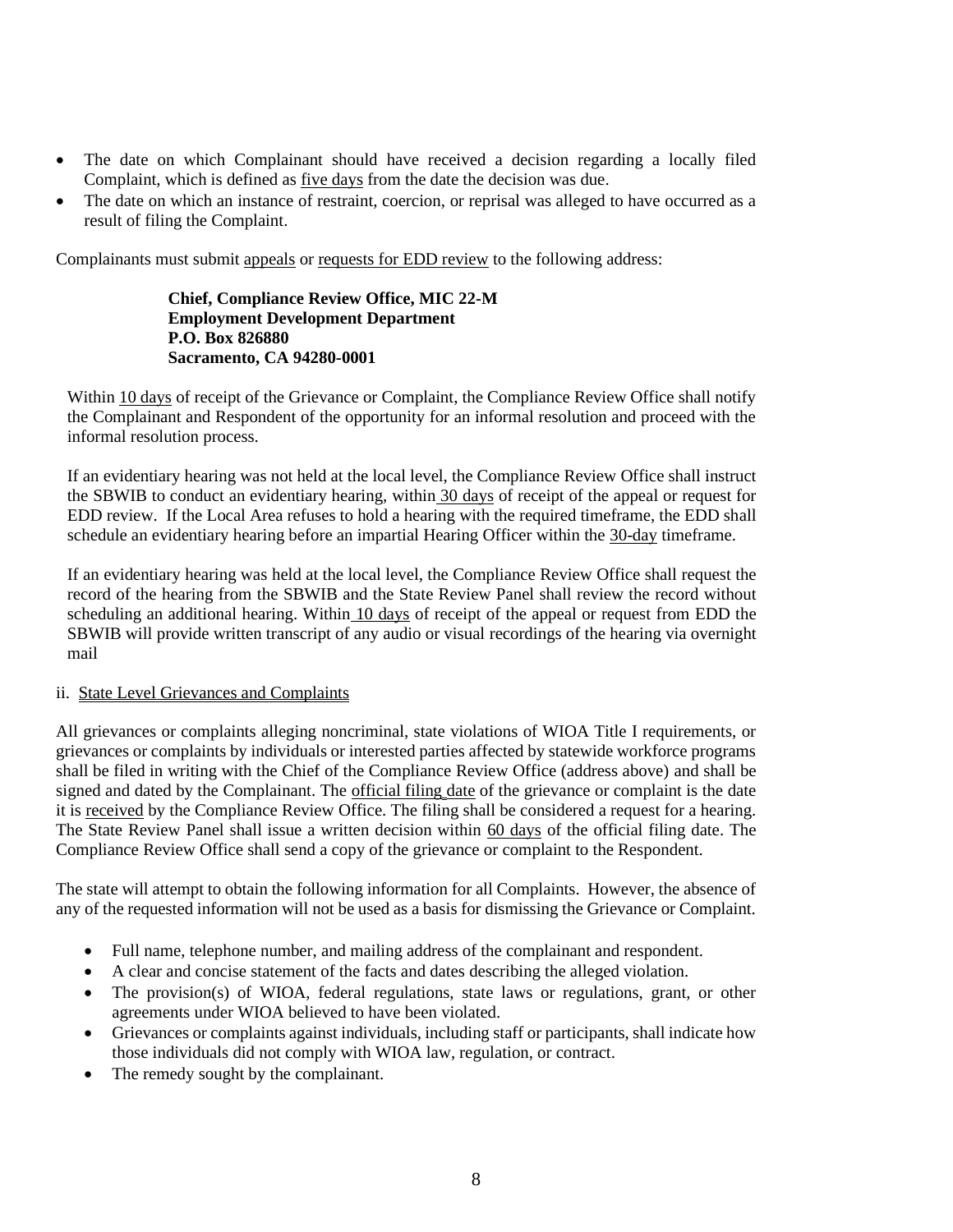The Chief of the Compliance Review Office or their designee shall review the grievance or complaint and notify the Complainant and Respondent of the opportunity for an informal resolution within 10 days of receipt. If the state cannot resolve the grievance or complaint informally, a hearing will be held.

# iii. EDD Hearing

Hearings on any grievance or complaint shall be conducted within 30 days of the filing of the grievance or complaint. The Complainant, Respondent, and SBWIB, Inc. (in cases of local level appeals and requests for EDD review) shall be notified in writing of the hearing at least 10 days prior to the hearing. The hearing notice shall contain the following information:

- The date of the notice, name of Complainant, and the name of the party against whom the grievance is filed.
- The date, time, and location of the hearing.
- A statement of the alleged violations. These statements must accurately reflect the content of the grievance or complaint. However clarifying notes may be added to assure that the grievance or complaint is addressed accurately.
- The name, address, and telephone number of the contact person issuing the notice.

The EDD hearing shall be conducted by an informal matter without the application of strict rules of evidence. Both parties shall have the right to be represented, present written and/or oral testimony under oath and arguments, call and question witnesses, and request and examine records and documents relevant to the issues. The hearing shall be recorded either electronically or by a court reporter.

Following the EDD hearing, the EDD hearing officer will make a written recommendation to the State Review Panel. The State Review Panel will review the record and issue a decision. A written decision will be sent to both the Complainant and Respondent.

## iv. State Review Panel

Following completion of the EDD hearing, the EDD Hearing Officer shall make a written recommendation to the State Review Panel. Thea hearing officer's recommendation shall contain the following information:

- The names of the parties involved.
- A statement of the alleged violation(s) and related issues.
- A statement of the facts.
- The EDD hearing officer's decision and reasoning.
- A statement of the correction action or remedies for violations, if any, to be implemented.

The State Review Panel may accept, reject, or modify the EDD Hearing Officer's recommendation or the decision of the Local Area, and shall issue a written decision to the concerned parties within 60 days of the EDD's receipt of the local level appeal, request for EDD review, or grievance or complaint.

The State Review Panel shall send a written decision to both the Complainant and the Respondent by certified mail containing the following information: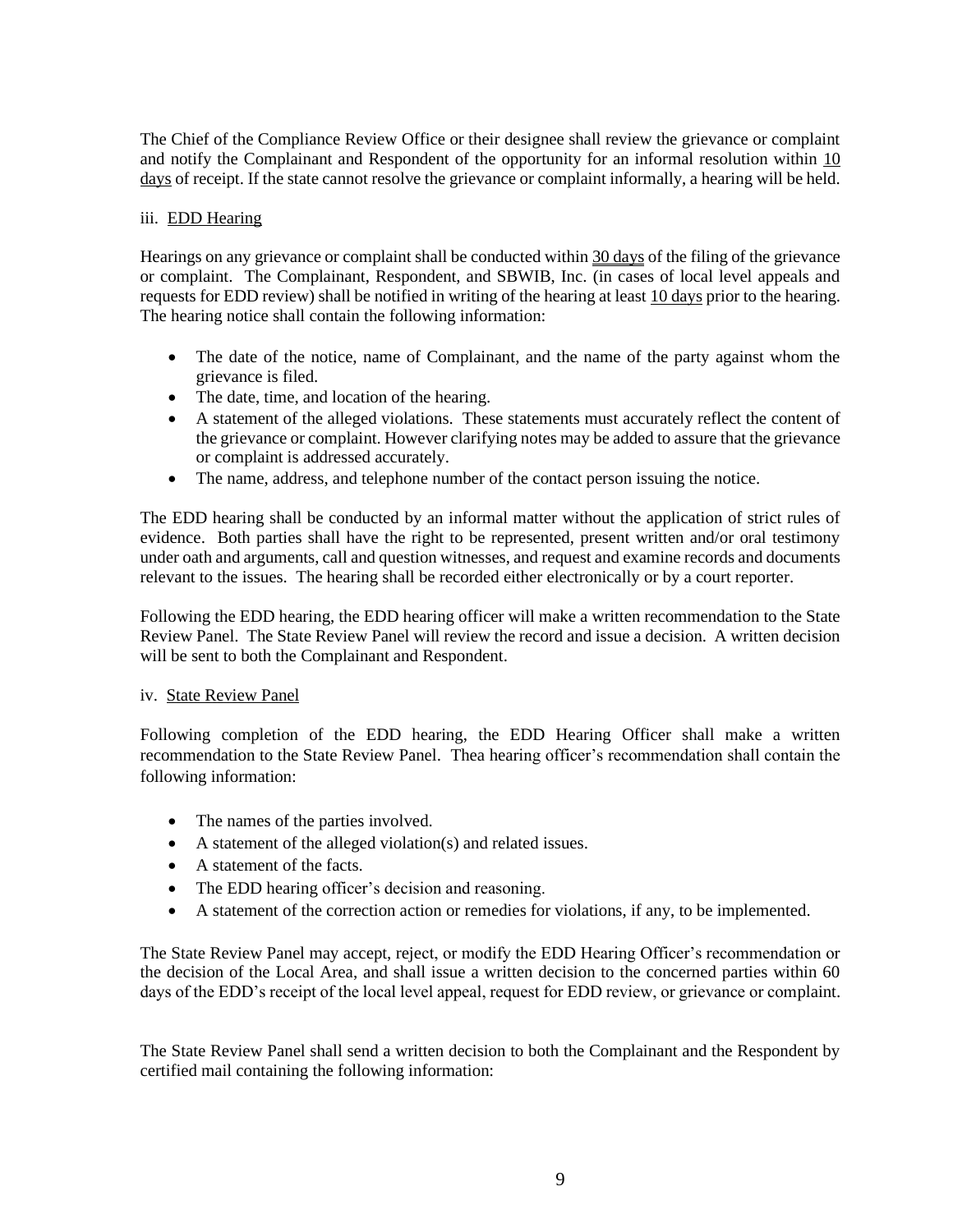- The names of the parties involved.
- A statement of the alleged violation(s) and related issues.
- A statement of the facts.
- The State Review Panel's decision and reasoning.
- A statement of the corrective action or remedies for violations, if any, to be implemented.
- A notice of the right of either party to file an appeal with the U.S. Secretary of Labor (Secretary).

#### v. Remanded Local Grievances and Complaints

Grievances or complaints filed directly with the state related to Local Area programs will be remanded to the Local Area. Reviews that reveal a trial issue, such as the Hearing Officer being an interested party, will be remanded to the Local Area for a retrial of the grievance or complaint.

## **D. Federal Level Appeal Process**

If the State Review Panel has issued an adverse decision regarding a grievance or complaint, or has not issued a decision within 60 days of receipt of a local level appeal, request for EDD review, or grievance or complaint, the complainant may file an appeal with the Secretary of the Department of Labor (DOL).

Appeals of an adverse decision must be filed within 60 days of receipt of the adverse decision from the State Review Panel. In cases where the State Review Panel did not issue a decision, the Complainant must file an appeal within 120 days of either of the following:

- The date on which the Complainant filed the appeal of a local level decision or request for EDD review with the state.
- The date on which the Complainant filed the grievance or complaint with the state.

Appeals must be sent to the DOL National Office at the address below via certified mail with return receipts requested. Copies of the appeal must simultaneously be provided to the DOL Employment and Training Administration (ETA) Regional Administrator and the Respondent.

| <b>DOL National Office:</b>        | <b>Secretary of Labor</b><br><b>Attn: Assistant Secretary of ETA</b><br><b>U.S. Department of Labor</b><br><b>200 Constitution Avenue, NW</b><br><b>Washington, DC 20210</b> |
|------------------------------------|------------------------------------------------------------------------------------------------------------------------------------------------------------------------------|
| <b>ETA Regional Administrator:</b> | <b>Office of Regional Administrator</b><br><b>U.S. Department of Labor</b><br>P.O. Box 193767<br>San Francisco, CA 94119-3767                                                |

Grievances or complaints filed directly with the Secretary of Labor that were not previously filed with the Local Area and/or state will be remanded to the Local Area or state, as appropriate.

The Secretary of Labor shall issue a final determination no later than 120 days after receiving the appeal.

## **REMEDIES**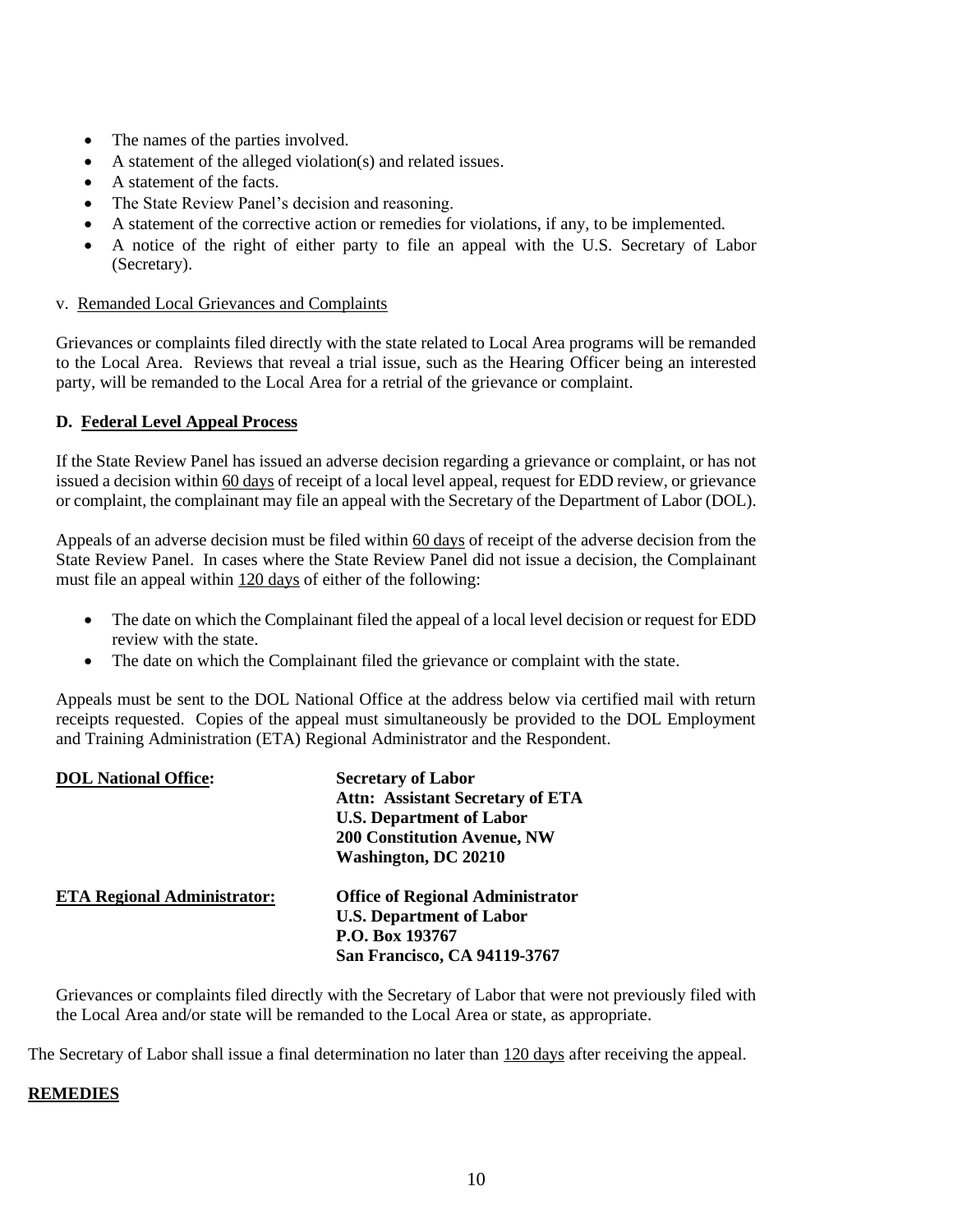Remedies that may be imposed for a violation of any requirement under WIOA Title I shall be limited to the following:

- Suspension or termination of payments under WIOA Title I.
- Prohibition of placement of a participant with an employer that has violated any requirement under WIOA Title I.
- Reinstatement of an employee, where applicable, payment of lost wages and benefits, and reestablishment of other relevant terms, conditions, and privileges of employment.
- Other equitable relief, where appropriate.

None of the above shall be construed to prohibit a Complainant from pursuing a remedy authorized under another federal, state, or local law for a violation of WIOA Title I.

# **(2) DISCRIMINATION AND EQUAL OPPORTUNITY COMPLAINT PROCEDURE (NON-CRIMINAL)**

The SBWIB will comply fully with the nondiscrimination and equal opportunity provisions of the Workforce Innovation and Opportunity Act (WIOA). The government has the right to seek judicial enforcement of this nondiscrimination assurance. This WIOA Title I-financially assisted program or activity is an equal opportunity employer/program. Auxiliary aids and services are available upon request to individuals with disabilities.

Interpretation and translation services are available upon request free of charge.

## **A. Equal Opportunity is the Law**

Section 188 of the Workforce Innovation and Opportunity Act (WIOA) prohibits discrimination against any individual in the United States on the basis of race, color, religion, sex (including pregnancy, childbirth, and related medical conditions, transgender status, and gender identity), national origin (including LEP), age, disability, political affiliation or belief.

Section 188 additionally protects any beneficiary of, applicant to, or participant in programs financially assisted under Title I of the WIOA from discrimination based on either the beneficiary's citizenship status as a lawfully admitted immigrant authorized to work in the United States, or his or her participation in any WIOA Title I-financially assisted program or activity. ((WIOA) Public Law 113-128 Section 188 (29 U.S.C. Sec. 3248); 29 CFR 38; CA EDD Equal Opportunity Public Notice)

Recipients must not discriminate in any of the following areas:

- deciding who will be admitted, or have access, to any WIOA Title I–financially assisted program or activity;
- providing opportunities in, or treating any person with regard to, such a program or activity;
- making employment decisions in the administration of, or in connection with, such a program or activity.

Recipients of federal financial assistance must take reasonable steps to ensure that communications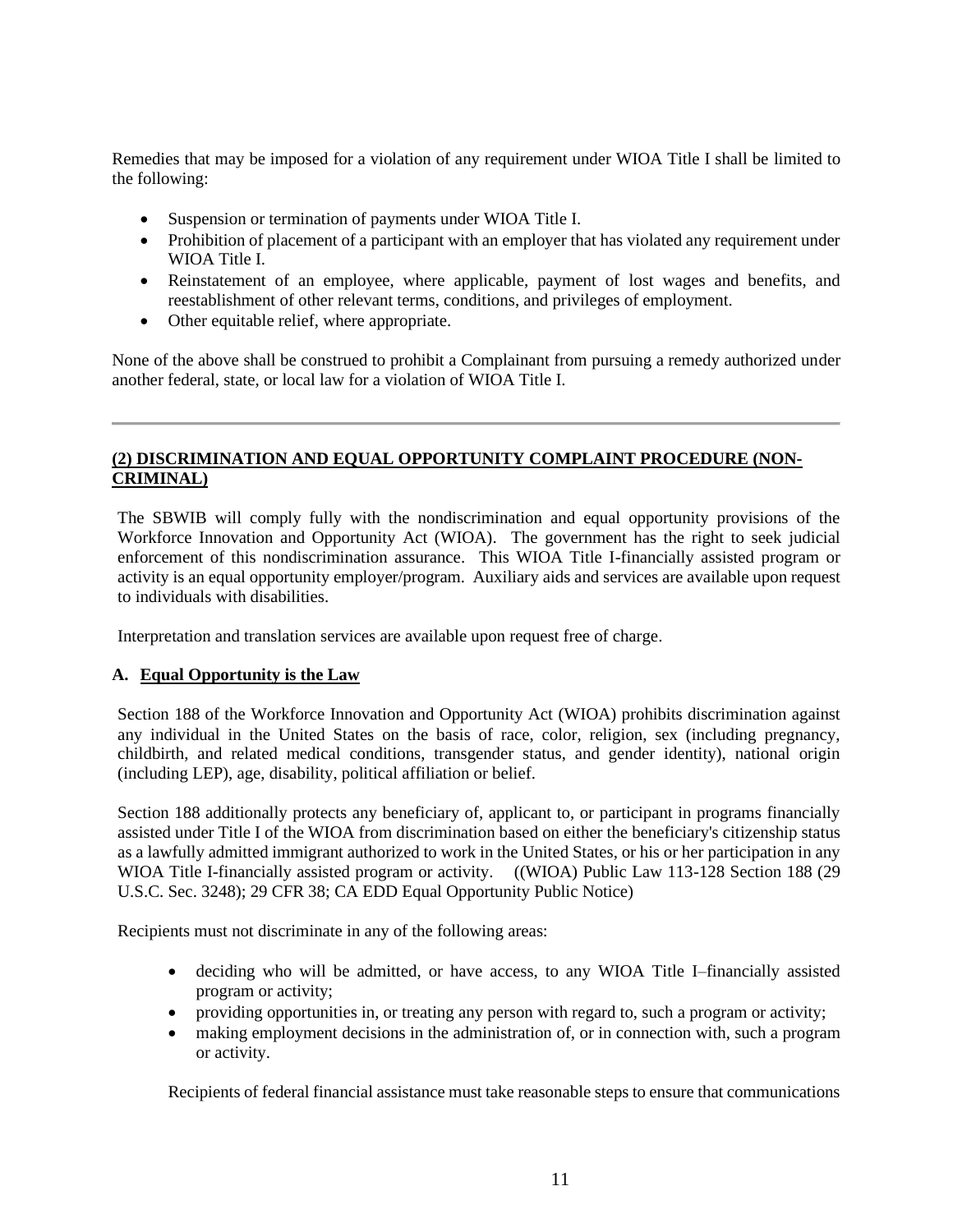with individuals with disabilities are as effective as communications with others. This means that, upon request and at no cost to the individual, recipients are required to provide appropriate auxiliary aids and services to qualified individuals with disabilities.

# **B. What To Do If You Believe You Have Experienced Discrimination?**

Any person who believes that they or any specific class of individuals has been or is being subjected to discrimination prohibited by the nondiscrimination and equal opportunity provisions of WIOA may file a written complaint or a representative may file the complaint on your behalf by using the SBWIB Discrimination Complaint Form (Appendix A).

If you think that you have been subjected to discrimination under a WIOA Title I–financially assisted program or activity, you may file a complaint within **180 days** from the date of the alleged violation with either:

South Bay Workforce Investment Board 11539 Hawthorne Blvd., Suite 500 Hawthorne, CA 90250 EO Compliance Unit Attn: Laura Bischoff, EO Compliance Officer

Telephone Number: (310) 970-7700 TTY (310) 970-7774 CRS (711) or (1-800-735-2922) Fax (310) 970-7713 Email Address: [lbischoff@sbwib.org](mailto:lbischoff@sbwib.org)

**or**

Director, Civil Rights Center (CRC), U.S. Department of Labor 200 Constitution Avenue NW, Room N-4123 Washington, DC 20210 *or* electronically as directed on the CRC website at [www.dol.gov/crc.](http://www.dol.gov/crc)

Upon receipt of a complaint alleging discrimination by the Recipient, the SBWIB shall issue a written acknowledgement of receipt of the Complaint and shall include a notice of the Complainant's right to representation in the complaint process.

If the SBWIB determines it does not have jurisdiction over a discrimination complaint, the SBWIB will immediately notify the Complainant in writing. The "Notice of Lack of Jurisdiction" will include the basis for the determination as well as a statement of the Complainant's right to file a written Complaint with the CRC with 30 days of the receipt of the Notice.

If you file your complaint with the Recipient, you must wait either until the Recipient issues a written Notice of Final Action, or until 90 days have passed (whichever is sooner), before filing with the Civil Rights Center (see address above).

If the Recipient does not give you a written Notice of Final Action within 90 days of the day on which you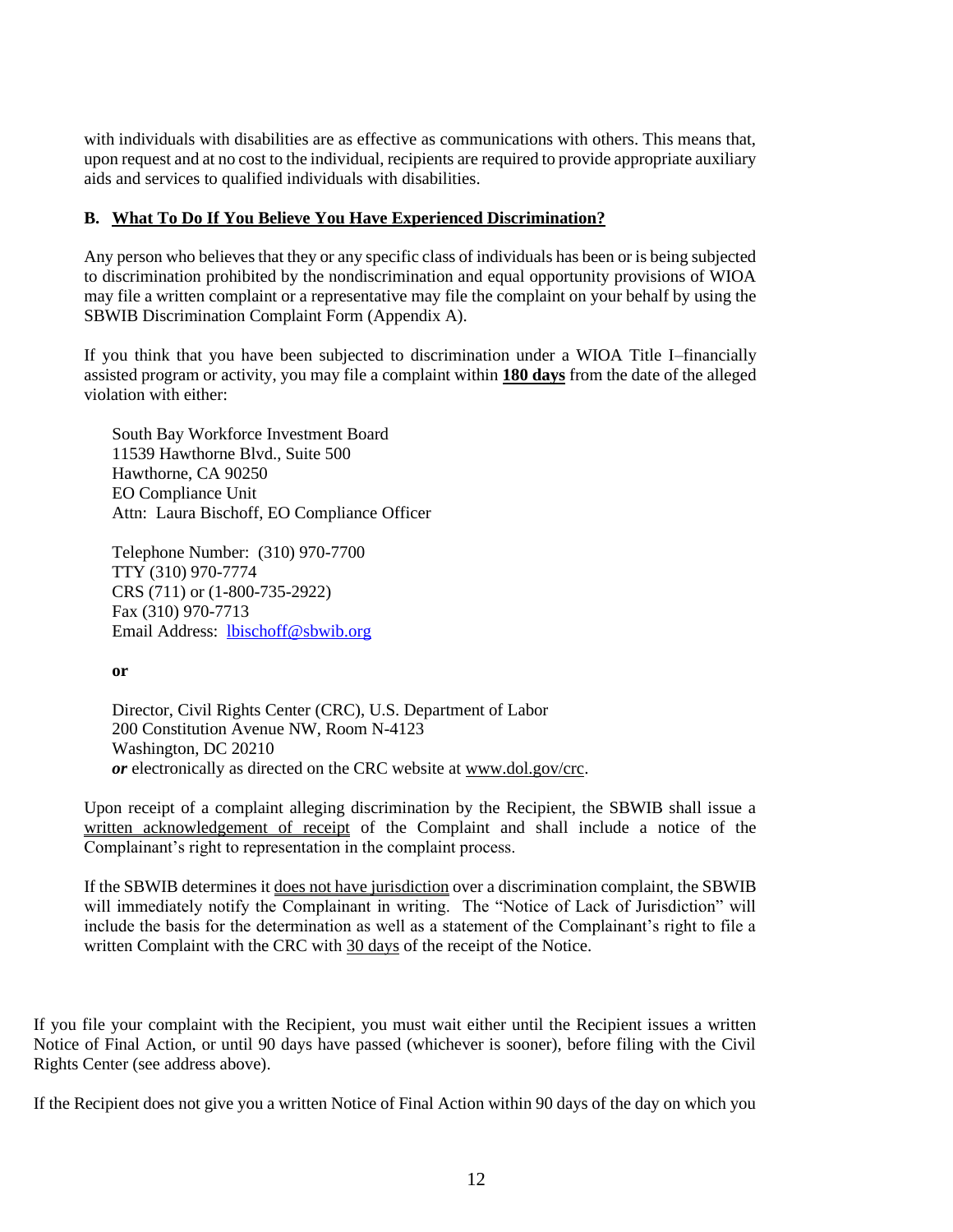filed your complaint, you may file a complaint with CRC before receiving that Notice. However, you must file your CRC complaint within 30 days of the 90-day deadline (in other words, within 120 days after the day on which you filed your complaint with the Recipient).

If the Recipient does give you a written Notice of Final Action on your complaint, but you are dissatisfied with the decision or resolution, you may file a complaint with CRC. You must file your CRC complaint within 30 days of the date on which you received the Notice of Final Action.

#### (i) Alternative Dispute Resolution

The methods available to resolve a complaint include Alternative Dispute Resolution (ADR) procedures. The Complainant must be offered ADR immediately upon receipt of a complaint. The choice whether to use ADR rests with the Complainant.

#### (a) Mediation

The preferred form of ADR is mediation. Mediation is a voluntary process during which a neutral third party assists both parties (Complainant and Respondent), communicates their concerns, and comes to an agreement about how to resolve a dispute. The role of the mediator is to help with communication so the parties can reach an understanding about how to best resolve their differences.

As the law allows, mediation proceedings and the information shared are confidential and no information divulged during this mediation may be used in court or any legal or administrative proceedings.

#### (b) Conciliation

At any point in the investigation of the Complaint, the Complainant, Respondent, or the Local Area EO Officer may request that the parties attempt conciliation. The Local Area EO Officer shall facilitate such conciliation efforts.

Conciliation is a process whereby the parties to a dispute agree to utilize the services of a conciliator, who then meets with the parties separately in an attempt to resolve their differences. Conciliation differs from mediation in that the main goal is to conciliate, most of the time by seeking concessions.

If the conciliator is successful in negotiating an understanding between the parties, said understanding is almost always committed to writing (usually with the assistance of legal counsel) and signed by the parties, at which time it becomes a legal binding contract and falls under contract law.

## **(c) Post-ADR Procedures**

If the parties do not reach an agreement under ADR, the Complainant may file directly with the CRC as described above. (29 CFR Sections 38.69-38.72).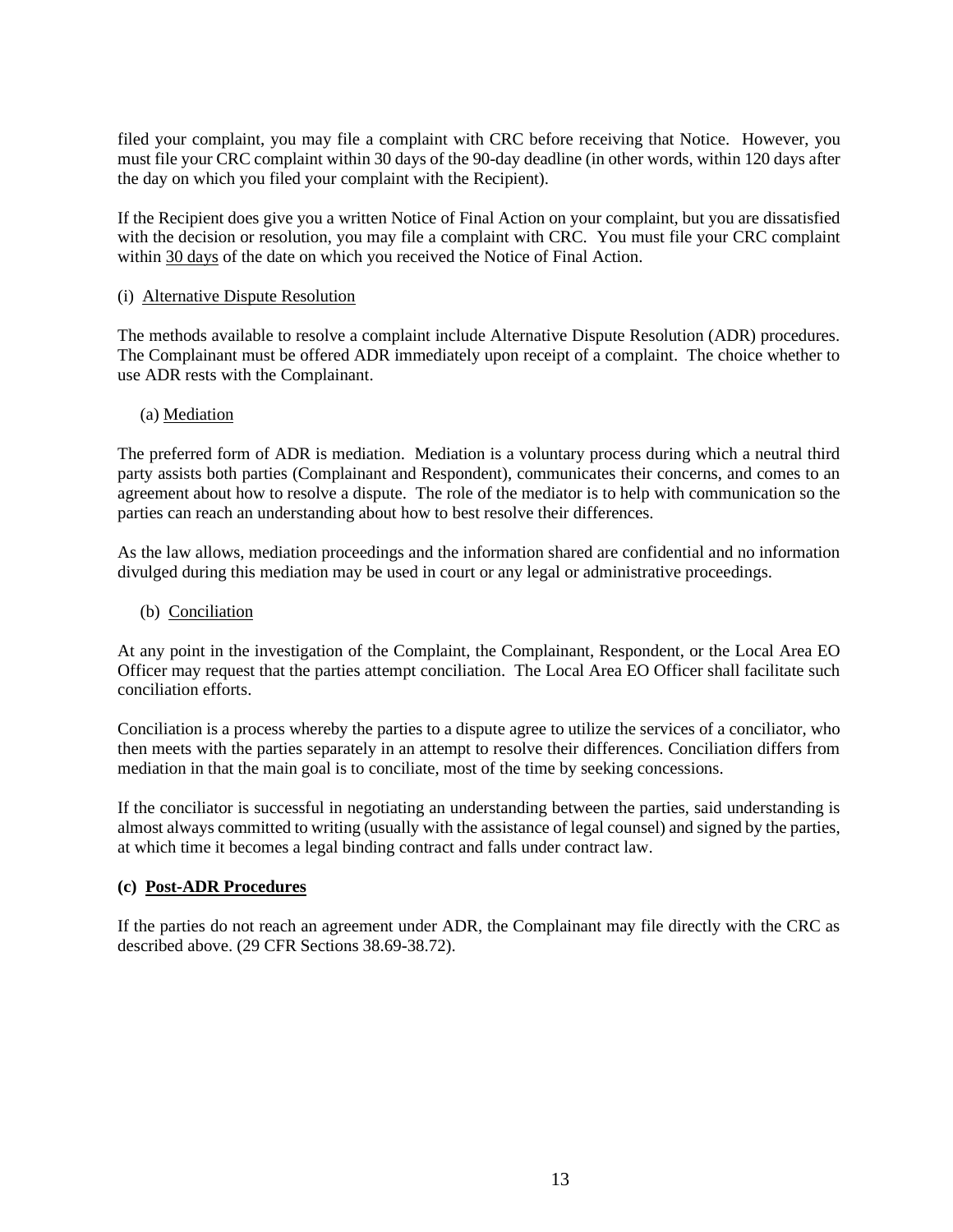If the parties reach an agreement under ADR and in the event the agreement is breeched, the nonbreaching party may file a Complaint with the CRC within 30 days of the date on which the nonbreaching party learns of the alleged breach. The CRC must evaluate the circumstances to determine whether the agreement has been breached. If the CRC determines that the agreement has been breached, the Complainant may file a Complaint with the CRC based upon his or her original allegation(s), and the CRC will waive the time deadline for filing such a Complaint.

If the Complainant elects not to participate in the ADR process, the SBWIB EO Officer shall investigate the circumstances underlying the complaint.

# **(3) WHAT IS FRAUD AND ABUSE? HOW DO I FILE A COMPLAINT ALLEGING FRAUD AND ABUSE? (CRIMINAL)**

WIOA regulations require that the South Bay Local Workforce Investment Area report within one workday of detection or discovery of information alleging fraud, abuse, or other criminal activity involving WIOA funds, a written incident report shall be prepared by the detecting entity. The incident report must be submitted on the form provided by the SBWIB, Inc. or similar document containing the requested information.

Any allegations(s) should be report immediately to the following person:

**Jan Vogel, Executive Director South Bay Workforce Investment Board (SBWIB, INC.) 11539 S. Hawthorne Blvd., 5th Floor Hawthorne, CA 90250 (310) 970-7700**

Incident Report Forms are available upon request at the SBWIB, Inc.

Submit the report to: Attention: Compliance Resolution Unit Compliance Review division, MIC 22M Employment Development Department P.O. Box 826880 Sacramento, CA 94280-0001

Information and complaints involving criminal fraud, waste, abuse or other criminal activity must be reported immediately through the Department's Incident Reporting System to:

Department of Labor Office of Inspector General Office of Investigations Room S5514 200 Constitution Avenue NW. Washington, DC 20210

or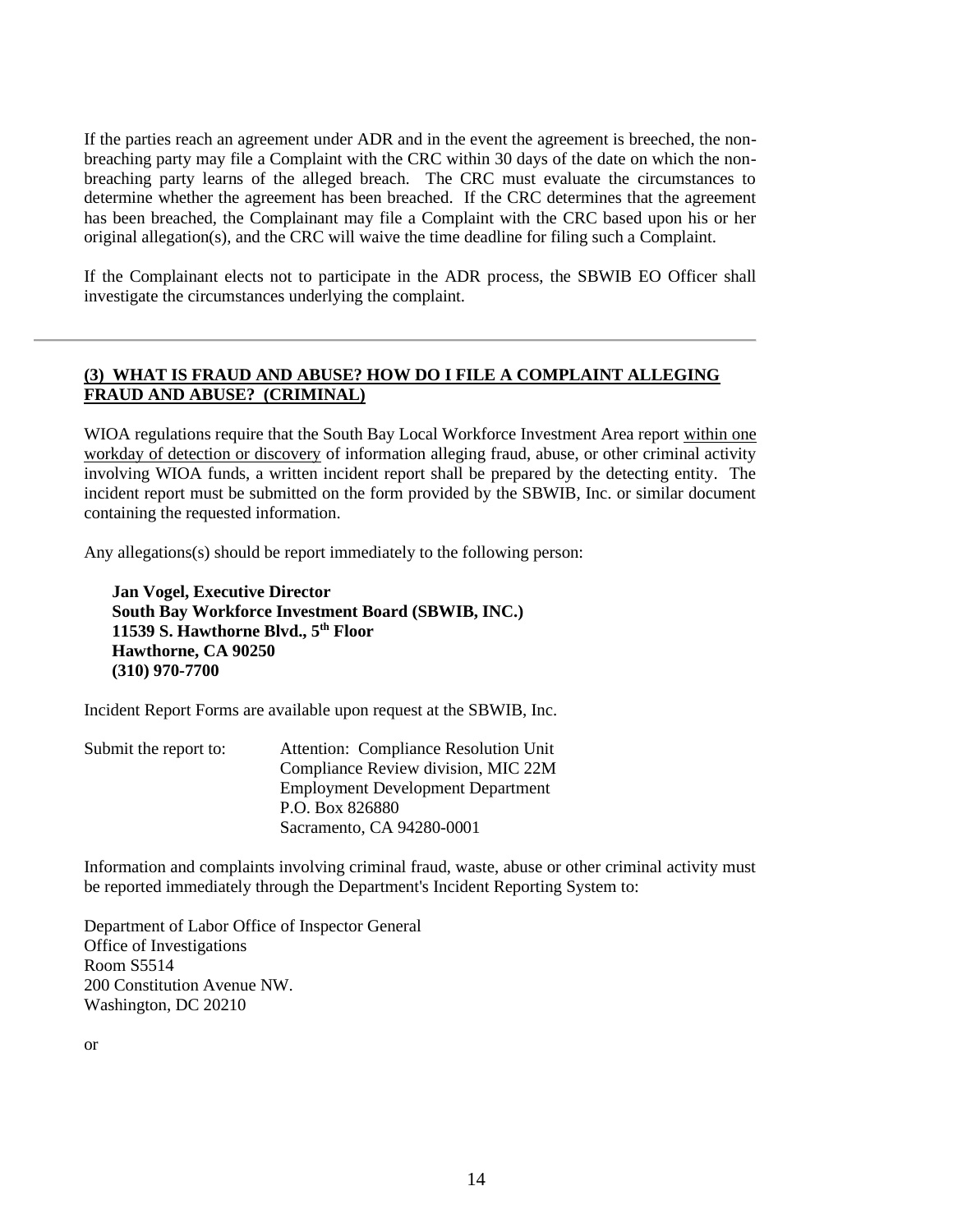Corresponding Regional Inspector General for Investigations and a copy simultaneously provided to:

Department of Labor Employment and Training Administration Hotline number is 1-800-347-3756 [http://www.oig.dol.gov/contacthtm.](http://www.oig.dol.gov/contacthtm)

And the OIG at their Web site [www.oig.dol.gov/hotnet1.htm](http://www.oig.dol.gov/hotnet1.htm) or by telephone at 1-800-347-3756, by fax to (202) 693-5210, or by mail to:

Allegations considered to be of an emergency nature may also be reported to the California Dept. of Consumer Affairs (see below) and followed immediately thereafter by a written incident report.

**California Department of Consumer Affairs Consumer Information Center** 1625 North Market Blvd., Suite N-112 Sacramento, California 95834 800.952.5210 | 800.326.2297 TDD [www.dca.ca.gov/](http://www.dca.ca.gov/) | [dca@dca.ca.gov](http://www.dca.ca.gov/about_dca/contact/index.shtml)